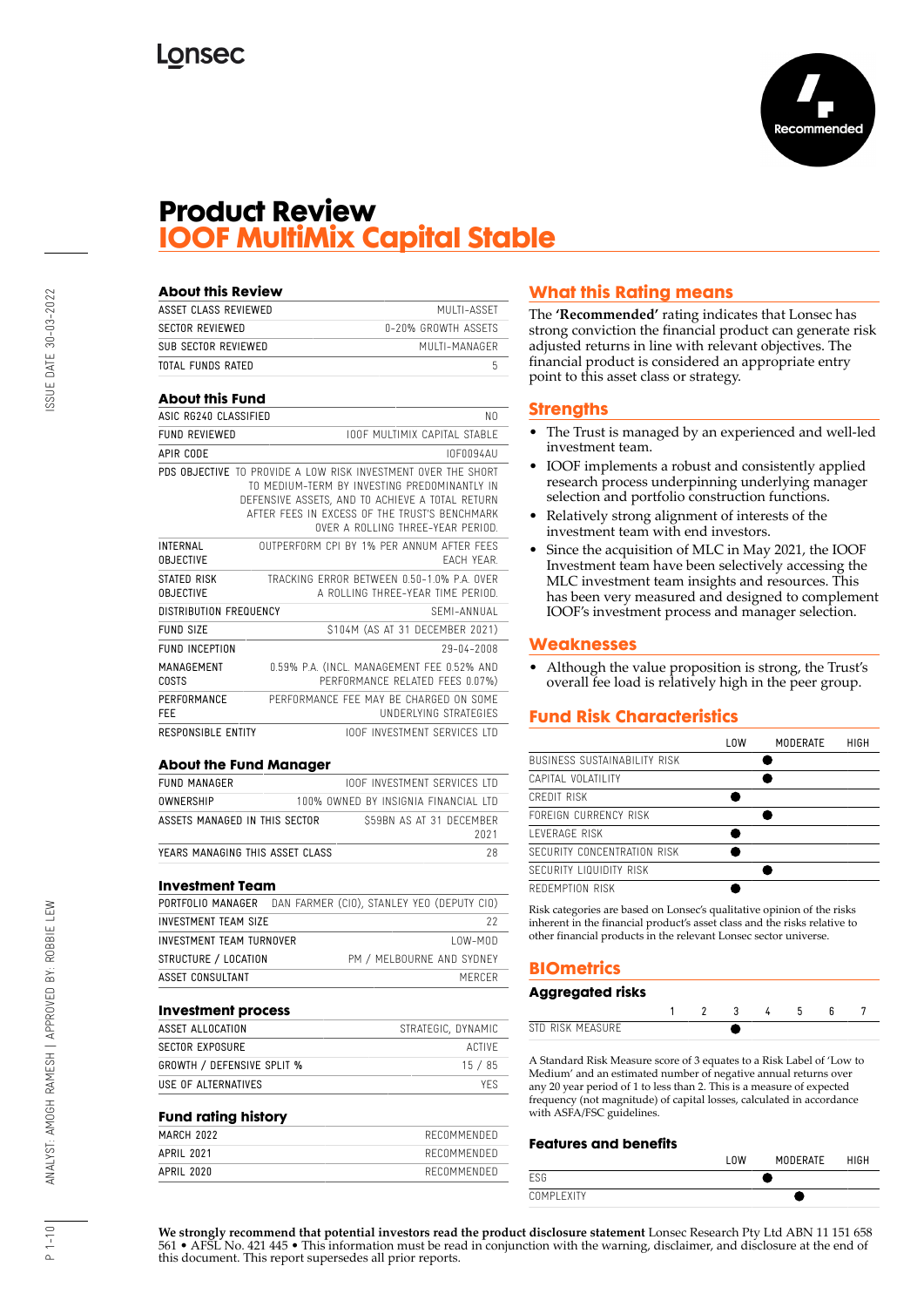# **IOOF MultiMix Capital Stable**

#### **Fee profile**

|                      | l nw | MODERATE | HIGH |
|----------------------|------|----------|------|
| FFFS VS. UNIVERSE    |      |          |      |
| FFFS VS. ASSFT CLASS |      |          |      |
| FFFS VS. SUB-SFCTOR. |      |          |      |

Fee BIOmetrics are a function of expected total fee as a percentage of expected total return.

## **What is this Fund?**

- The IOOF MultiMix Capital Stable Trust ('the Trust') is a 15%/85% growth / defensive Multi-Manager offering that has exposure to a broad range of asset classes (including equities, fixed interest, property and alternatives) and employs a selection of specialist investment managers.
- The Trust is managed by IOOF Investment Services Ltd ('IOOF' or 'the Manager'). IOOF adopts a Multi-Manager and active investment approach. IOOF's investment philosophy is guided by a number of key principles which have foundations in academic research. Firstly, active investment managers can outperform sector benchmarks over the long term. Secondly, in-depth research and analysis can provide superior insight and provide the potential for outperformance. In addition, the Strategic Asset Allocation (SAA) decision is the single largest contributor to a portfolio's success, actively (or tactically) moving from the SAA in the short term can be a source of unrewarded risk, and investment style can have a significant impact on performance.
- The Manager seeks to generate returns through SAA, medium-term Strategic Tilting and active manager selection. The Trust is constructed to be style neutral.
- The current ongoing annual fees and cost to investors in the Trust includes (a) management fees and costs of 0.59% p.a. which comprise 0.52% p.a. management fee and a 0.07% performance fee and (b) net transaction costs for the Trust which were 0.12% p.a. for the 12-month period ended 30 June 2021. The PDS has not rolled since 30 November 2019. Transaction costs include explicit (e.g. brokerage, stamp duty, clearing) and implicit (buy/sell spreads in multi-asset) costs of buying and selling underlying assets (like shares or fixed income) and the cost of hedging/protection strategies incurred in managing the Trust. These costs are not paid to the Manager. Some transaction costs may be incurred due to investor activity (e.g. buying securities when new application money flows into the Trust and selling securities to meet Trust redemptions) and these may be recouped via the Trust's buy/sell spreads (an investor activity fee). As at the time of this review, the Trust's buy/sell spreads were 0.05%/0.06% but as these can change frequently depending on market conditions, please refer to the Manager for the latest information.

## **Using this Fund**

**This is General Advice only and should be read in conjunction with the Disclaimer, Disclosure and Warning on the final page.**

- Lonsec notes that the Manager has produced a Target Market Determination ('TMD') which forms part of the Responsible Entity's Design and Distribution Obligations for the Trust. Lonsec has collected the TMD that has been provided by the Manager and notes that this should be referred to for further details on the Target Market Summary, Description of Target Market and Review Triggers.
- Multi-Asset Class Multi-Manager Funds are well suited to investors who desire a diversified portfolio, but have limited capital to invest.
- The Trust has a high exposure to fixed income securities, but also includes exposure to share and property markets. It is suited to medium-term investors who are seeking a reasonable degree of capital stability, but who also want to protect their assets from inflation.

### **Suggested Lonsec risk profile suitability**



For guidance on appropriate asset allocations and risk profiles, refer to the latest Lonsec Strategic Asset Allocation Review and Risk Profile Definitions on our website.

## **Changes Since Previous Lonsec Review**

- IOOF Holdings Ltd has changed its name to Insignia Financial Ltd. The Insignia Financial Group is made up of a number of leading brands including IOOF and MLC.
- Since the acquisition, there have been no significant changes to the investment philosophy and/or process.
- Within fixed interest, the Manager replaced T Rowe Price with Ardea Investment Management and PIMCO with PGIM Australia Pty Ltd.
- Since the acquisition of MLC in May 2021, the IOOF Investment team have been selectively accessing the MLC investment team insights and resources. This has been very measured and designed to complement IOOF's investment process and manager selection.
- The Investment team has obtained access to MLC Asset Management's consulting resource – JANA. The input from JANA has thus far been limited compared to the services received from the incumbent dedicated asset consultant – Mercer.

## **Lonsec Opinion of this Fund**

### **People and resources**

• In May 2021, Insignia Financial Ltd (ASX code: IFL) completed its transaction agreement with the National Australia Bank (ASX Code: NAB) to acquire 100% of the MLC wealth management business. Upon finalisation of this transaction, the investment resources and personnel have begun working together to manage their respective products. With both businesses having significant experience in investment management, there are positive synergies meaning the collaboration has been additive to both parties. Further, there have been minimal disruptions to investment processes or personnel. Lonsec believes this process was professionally managed and has therefore resulted in a smooth transition and ongoing function for both businesses. Reporting lines, roles and responsibilities remain clear and undisrupted.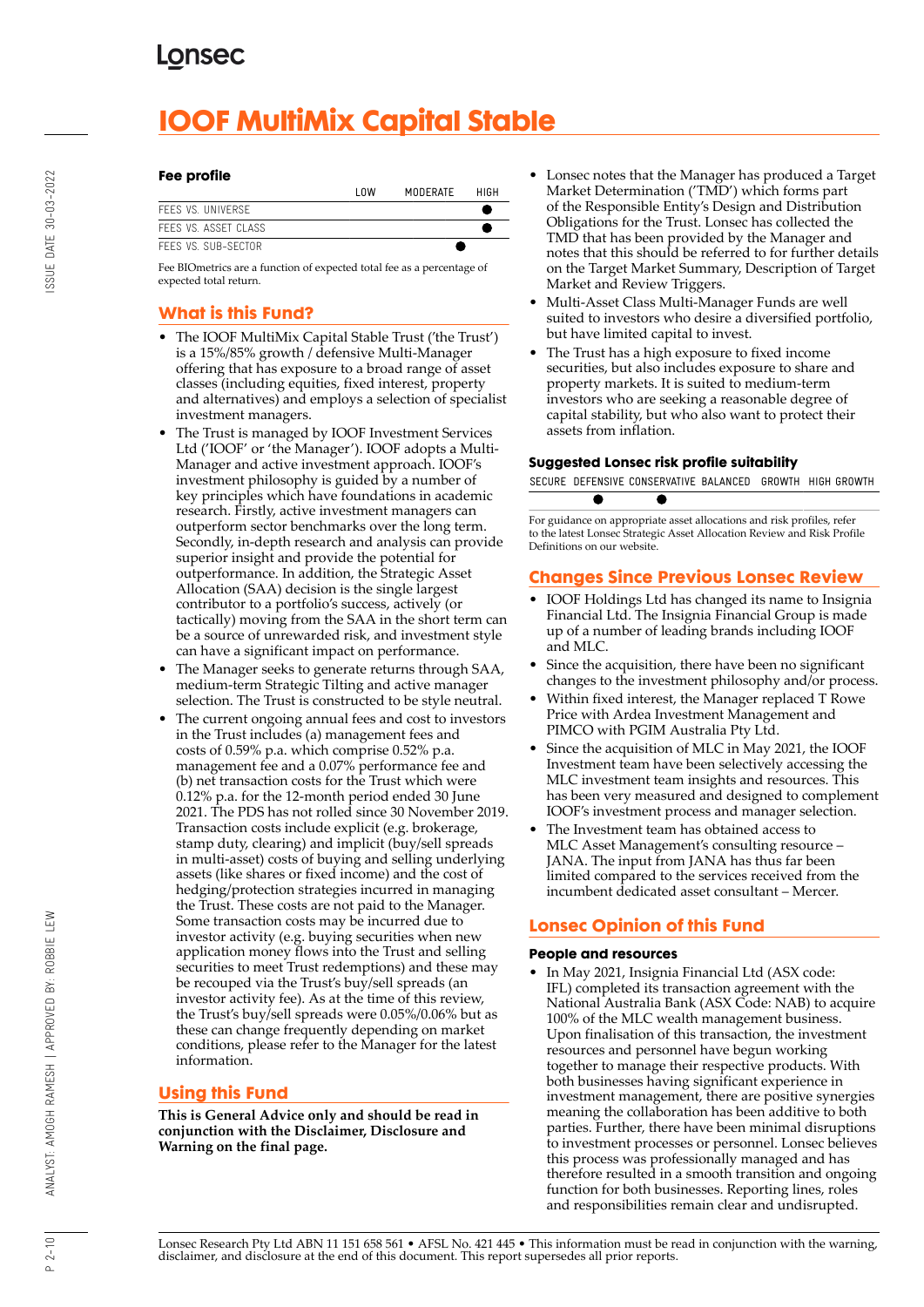# **IOOF MultiMix Capital Stable**

- The investment team is led by CIO Dan Farmer and further succession planning efforts also saw the appointment of Stanley Yeo as Deputy CIO and Head of Equities. Farmer previously managed the Australian equities portfolios at IOOF, and prior to joining the organisation, was Senior Executive Investments at Telstra Super. Lonsec believes that Farmer possesses the appropriate experience and skills to lead the team and has skilfully navigated the changes that have arisen from the MLC/Insignia Financial Ltd merger.
- The team consists of 22 people in total, other than Farmer and Yeo. The rest of the team comprises six heads of asset class/implementation, one head of governance, five portfolio/asset managers, one asset allocation manager, three performance analysts, three implementation analysts and one governance specialist. IOOF does not have resources solely dedicated to managing the diversified Trusts, which are the responsibility of Yeo.
- IOOF relies on the services of an external asset consultant, Mercer, when formulating individual strategies. Mercer provides ad-hoc advice and is an important input in terms of formulating strategic asset allocation and strategic tilting. Lonsec views Mercer as well-equipped to provide guidance and advice to the team. Lonsec believes there is a balance to be struck by the Manager when considering advice from Mercer whilst maintaining full discretion over portfolio management decisions. Pleasingly, their working relationship appears collaborative but this will continue to be an area of focus for Lonsec in future reviews.
- The Manager's variable remuneration structure is measured against individual asset sector benchmarks and peer group comparisons and is linked to rolling one and three-year performance periods. Lonsec considers this to be a reasonable alignment with short and medium-term performance, however less so with longer-term objectives in high risk profile funds managed by the team. IOOF allows members of the investment team to receive their bonuses (up to 100% base) in IFL shares. Lonsec views this change positively and believes it promotes further alignment and retention across the team. Lonsec understands the scheme is available to more senior investors Farmer and Yeo have additional locked-up periods for three years with respective tenure and performance hurdles in place.

### **Asset allocation**

- IOOF has a clearly defined SAA process that is segregated into three primary steps: 1) Develop risk and return estimates and ensure they are consistent with the Trust's guidelines, 2) Stress test the predefined asset allocation under various different scenarios, 3) Implement the desired allocation across the portfolio. Lonsec believes the overall SAA process is reasonably intuitive and pragmatic, and not unlike peers in this sector.
- IOOF also employs a 'Strategic Tilting' framework whereby occasional deviations from long term SAA are made when the Manager views markets to be at extremes of mispricing. Lonsec is supportive of this approach, believing it may provide a basis for improving the risk/return outcome for investors.

Furthermore, Lonsec is encouraged by IOOF introducing dedicated resourcing to the asset allocation process.

- In recent years, Lonsec has noticed a more concerted effort to conduct more regular reviews of the static SAA benchmarks. Lonsec has been supportive of this effort, as the active approach to SAA provides not only a source of value add (or loss minimisation in down markets) but also encourages innovation (new asset classes and strategies), well-developed insights and more timely adoption of market innovations and emerging trends.
- In February 2021, the Manager undertook its SAA review with Mercer and no changes were made. Of note, the SAA review with Mercer is conducted every three years and every other year the SAA review is conducted internally.

### **Research approach**

- IOOF's research process integrates both quantitative and qualitative factors. The quantitative process is used to establish specific risk/return objectives at both the Trust and sector level and also to assist in the screening, modelling and identifying investment managers that in aggregate have the attributes to construct a blended portfolio to meet a specific return and risk target. Overall, Lonsec considers IOOF's manager research process to be detailed and transparent.
- IOOF's research process aims to establish a narrow universe of funds that have been filtered by various criteria including IOOF's house views on suitable styles of managers for given asset classes and managers rated highly by Mercer. While Lonsec has a positive view of the depth and breadth of Mercer's domestic and global investment manager coverage, Lonsec is mindful of increased turnover within Mercer's Manager Research Boutique (MRB) over recent years. Combined with IOOF's sector specialist model, Mercer's MRB has allowed the Manager to undertake research across a broader range of underlying managers and strategies. Stability at Mercer will be important to IOOF and the Trust's management.
- Pleasingly, IOOF has a well-developed list of designated backup managers in the event of an adverse scenario eventuating (i.e. key Portfolio Manager departing). Lonsec looks favourably on multi-manager strategies having well-formulated contingency plans, believing it to be consistent with industry 'best practice'.

### **Portfolio construction**

- IOOF's portfolio construction process is largely dependent on its desired level of volatility, its macroeconomic assessment of markets and its underlying manager research effort. Initially, individual sector specialists are responsible for constructing their individual sleeves of the portfolio, with an optimisation process taking place separately at the headline fund level.
- Pleasingly the Manager has opted to diversify its underlying exposures across a wide array of individual asset classes, notably, equities, fixed interest, listed and unlisted property and alternatives.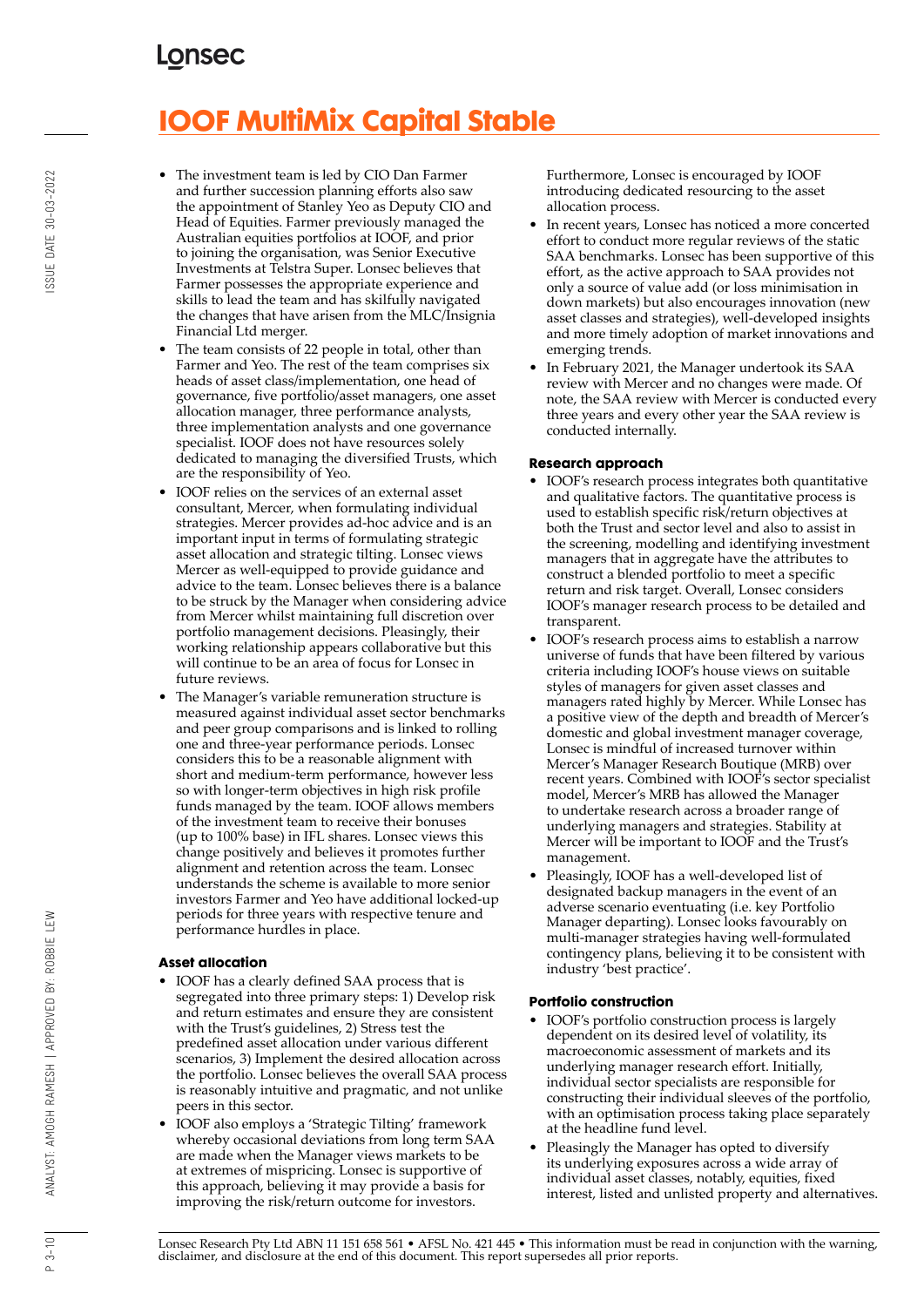# **IOOF MultiMix Capital Stable**

Lonsec looks favourably on multi manager offerings diversifying their underlying asset class selection, believing it can promote a wider source of alpha generation.

• Lonsec considers it necessary to have a robust compliance culture and well-integrated backoffice infrastructure to adequately manage internal mandates. In this regard, Lonsec believes IOOF is capable of managing these mandates but will continue to reassess this aspect in future reviews.

#### **ESG Integration**

- The Manager has articulated a commitment to the integration of ESG within their investment process with evidence of a policy framework and public positioning. The ESG policy is freely available on the firm's website. Overall Lonsec views the strength of this commitment to be in line with peers.
- The level of disclosure with respect to the Manager's proxy voting policy and voting outcomes is in-line with peers with a limited policy framework. While reporting on voting decisions is publicly available, the reporting is lagging peers. The Manager does not provide any details on engagement policy or engagement outcomes.
- There is clear evidence of ESG incorporation when selecting a manager. Elements of ESG are visible throughout the product design process. High-level monitoring of ESG characteristics at the manager level is evident. Overall ESG integration within the investment process is in-line with peers.
- The lead portfolio manager demonstrates an ability to engage on broad ESG topics and the Manager has a systematic approach to track engagement outcomes. ESG is integrated across the majority of the portfolio. The Manager has an observable approach to performing detailed look-through ESG analysis of underlying holdings. Overall, on a peer relative basis, Lonsec considers the overall level of ESG integration within the Trust to be low to moderate.

#### **Risk management**

- Lonsec has been satisfied with the structure of the risk management functions embedded within the investment process. While continually evolving, the Manager has integrated compliance systems that enable underlying mandates to be implemented to ensure compliance with their predefined guidelines.
- Underlying managers are typically accessed via separately managed accounts enabling IOOF to tailor mandates to its requirements, e.g. maximum stock bet limits or maximum cash holdings. Lonsec considers this a positive structure as it can facilitate tighter portfolio construction, better product design control, the opportunity for better pricing, improved tax efficiency for investors and the ability to manage implementation and transitions more efficiently.
- IOOF closely monitors manager portfolios and weightings on a daily basis and investigates daily any excess return outliers exceeding the 99% confidence level. In Lonsec's opinion, ongoing mandate monitoring is very important within the Multi-Manager structure, as it is just as critical for underlying managers to be adhering to their investment process as it is that the process is of high quality.
- The Product Operational Accounting and the Office of the Responsible Entity undertakes operational due diligence on potential investment managers and undertakes annual reviews of the operational risks associated with employed managers. Lonsec views this positively as it reduces the workload of Portfolio Managers and improves specialisation.
- The team is continuing to improve the transparency of the underlying portfolios, and have added these portfolios into Bloomberg PORT and FactSet.

### **Performance**

- To 31 January 2022, the Trust returned 4.5% p.a. and 4.3% p.a. net of fees over three- and five- years, respectively.
- Compared to peers, the Trust's three- and five-year net returns were above the peer median respectively, however, the Trust's volatility and maximum drawdown were marginally above the peer median over the corresponding period. This has led to a riskadjusted return (as measured by the Sharpe ratio) marginally above peers over the three- and five-years to 31 January 2022.
- The defensive alternatives portfolio outperformed its fixed interest benchmark, with infrastructure the biggest contributor. The international equities portfolio underperformed its benchmark due to its overweight to emerging markets.

#### **Overall**

- Lonsec has maintained the Trust's **'Recommended'** rating following its most recent review. The rating reflects the high regard and conviction for the experience and calibre of the investment team. The rating is also underpinned by Lonsec's positive view of the Trust's robust and repeatable investment process. Notably, the increased resourcing post integration of the OnePath team provides a further depth of expertise within investment management, asset allocation and risk management.
- Considering the integration of MLC is expected to be a multi-year journey, Lonsec will be closely monitoring the degree of collaboration and realised synergies.

## **People and Resources**

### **Corporate overview**

Insignia Financial Ltd ('Insignia Financial') is a wealth management company offering products and services across; financial advice and distribution, portfolio and estate administration and investment management.

Insignia Financial is listed on the Australian Stock Exchange (ASX code: IFL). As of 31 December 2021, Insignia Financial had \$325.8bn in Funds Under Management and Administration.

These services are operated through a suite of brands including; IOOF, Shadforth, Lonsdale, Bridges Financial Services, Consultum Financial Advisers, M3 Financial Services, RI Advice, Australian Executor Trustees.

 $P 4 - 10$ 

SSUE DATE 30-03-2022

Lonsec Research Pty Ltd ABN 11 151 658 561 • AFSL No. 421 445 • This information must be read in conjunction with the warning, disclaimer, and disclosure at the end of this document. This report supersedes all prior reports.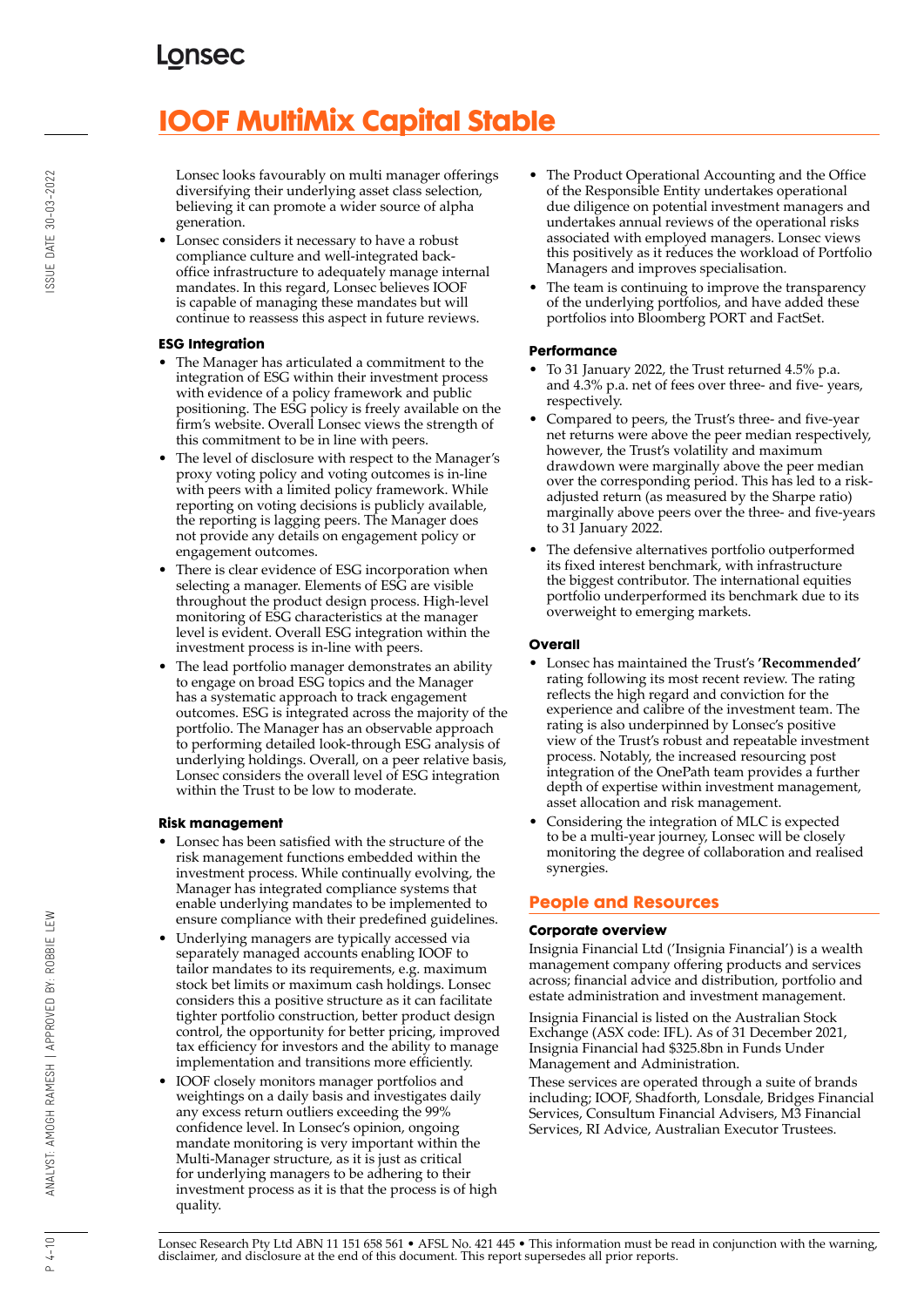## **IOOF MultiMix Capital Stable**

#### **Size and experience**

|                     |                                                               | <b>EXPERIENCE</b><br>INDUSTRY / |
|---------------------|---------------------------------------------------------------|---------------------------------|
| <b>NAMF</b>         | POSITION                                                      | <b>FIRM</b>                     |
| DANIFI FARMER       | CIO                                                           | 26/12                           |
| STANLEY YEO         | HEAD OF EQUITIES AND<br>DEPUTY CIO                            | 22/11                           |
| MANISH UTREJA       | PORTFOLIO MANAGER<br>SMART CHOICF AND<br>HEAD OF ALTERNATIVES | 22/2                            |
| SIMON GROSS         | HEAD OF PROPERTY                                              | 42/18                           |
| MARK D'ARCY-BEAN    | ASSFT MANAGER                                                 | 36/3                            |
| OSVALDO ACOSTA      | HEAD OF FIXED<br><b>INTEREST ASSETS</b>                       | 21/5                            |
| MARK NORDIO         | SENIOR MANAGER -<br>FIXED INTEREST ASSETS<br>AND STRATEGY     | 28/2                            |
| PAUL CRISCI         | PORTFOLIO MANAGER<br>(AUSTRALIAN EQUITIES)                    | 22/4                            |
| <b>I IAM WILSON</b> | PORTFOLIO MANAGER<br>(GLOBAL EQUITIES)                        | 18/2                            |
| <b>KERRY DUCF</b>   | <b>HFAD OF ASSFT</b><br><b>ALLOCATION</b>                     | 34/2                            |
| SIDNEY CHONG        | ASSET ALLOCATION<br>MANAGFR                                   | 31/2                            |

The investment team is further supported by Head of Investment Execution Rhodri Payne and Head of Portfolio Implementation David Djukanovic who has three additional members in his team.

The investment team conducts qualitative and quantitative research and provides overall data support and recommendations to the six-member Investment Management Committee ('IMC'). The IMC ultimately considers and approves asset allocation decisions and manager appointments.

The IMC meets bi-monthly or more frequently if required, and comprises Anthony Hodges (Chairman and External Member), Denise Allen and Mary-Anne Nunan (External Members). Daniel Farmer (CIO), Stanley Yeo (Deputy CIO) and Manish Utreja (Head of Alternatives). Osvaldo Acosta has been appointed as Secretary.

Back-office functions are performed by IOOF's Investment Operations Team. Compliance monitoring, custody, unit pricing, registry and financial reporting functions are outsourced to various parties including Insignia Financial and BNP Paribas; while transition management and implementation are performed by a panel of transition managers including Citi, Macquarie, UBS and State Street.

#### **Remuneration**

The investment team is rewarded with a combination of base salary and variable bonus. 70% of the bonus is assessed on fund performance relative to the relevant peer group over one and three year periods, with the other 30% awarded on qualitative factors such as team contribution and client servicing. Members of the investment team may choose to receive their bonus (up to 100% of the base salary) in IFL shares.

#### **Asset consultant**

IOOF has appointed Mercer as its primary external asset consultant since July 2017. The Manager will seek Mercer's consultancy services when performing due diligence on prospective and currently appointed underlying managers, designing neutral benchmarks, stress testing and performing various other risk management functions. Mercer will also provide strategic tilting advice.

## **Asset Allocation**

#### **Strategic asset allocation**

IOOF conducts a formal review of this Trust's SAA on an annual basis. The SAA decision is the single largest contributor to a portfolio's success and is critical for linking the Trust's objectives to investment opportunities. The Manager broadly identifies this process as having two stages. The first involves deciding the broad asset class exposure (core assets). The second stage involves deciding performance enhancing exposures (sub-sectors of core assets and illiquid assets). The process combines both qualitative and quantitative inputs and leverages the resources of Mercer.

IOOF utilises the Mercer Capital Market Simulator, a forecasting and simulation model which allows the integration of multiple global economies, granular analysis on fixed interest assets and rigorous testing of asset models. Mercer's SAA process also involves the Global Portfolio Toolkit, which undertakes risk-based scenario analysis.

Having identified an asset allocation that broadly meets the Trust's objectives, stress testing is applied to review performance under various macroeconomic conditions. This includes different inflationary and GDP environments, as well as extreme equity market simulations. This quantitative input is overlayed with IOOF's qualitative judgement, allowing the Manager to impart their views on the SAA.

The SAA is set from a long term perspective and reviewed on a periodic basis to ensure it remains appropriate. Peer group considerations are taken into account when setting the SAA, however other factors such as potential asset classes are also considered. The following table summarises the current benchmark asset allocations and the bands in which TAA can be

implemented as of 31 December 2021:

#### **Asset allocation**

|                            | SAA              |             |     | <b>CURRENT</b> |
|----------------------------|------------------|-------------|-----|----------------|
| ASSET CLASS                | <b>BENCHMARK</b> | MIN         | MAX | ALLOCATION     |
| AUSTRALIAN FOUITIES        | 5%               | $0\%$       | 15% | 9.4%           |
| <b>GLOBAL EQUITIFS</b>     | 5%               | $0\%$       | 15% | 4.4%           |
| AUSTRALIAN PROPERTY        | 4%               | $\bigcap$ % | 15% | 5.5%           |
| GLOBAL PROPERTY            | $1\%$            | 0%          | 15% | 0.9%           |
| DIVERSIFIED FIXED INTEREST | 49%              | 35%         | 60% | 50.4%          |
| DEFENSIVE ALTERNATIVES     | 4%               | $\bigcap$ % | 15% | 4.3%           |
| CASH                       | 32%              | 20%         | 45% | 252%           |

 $P 5 - 10$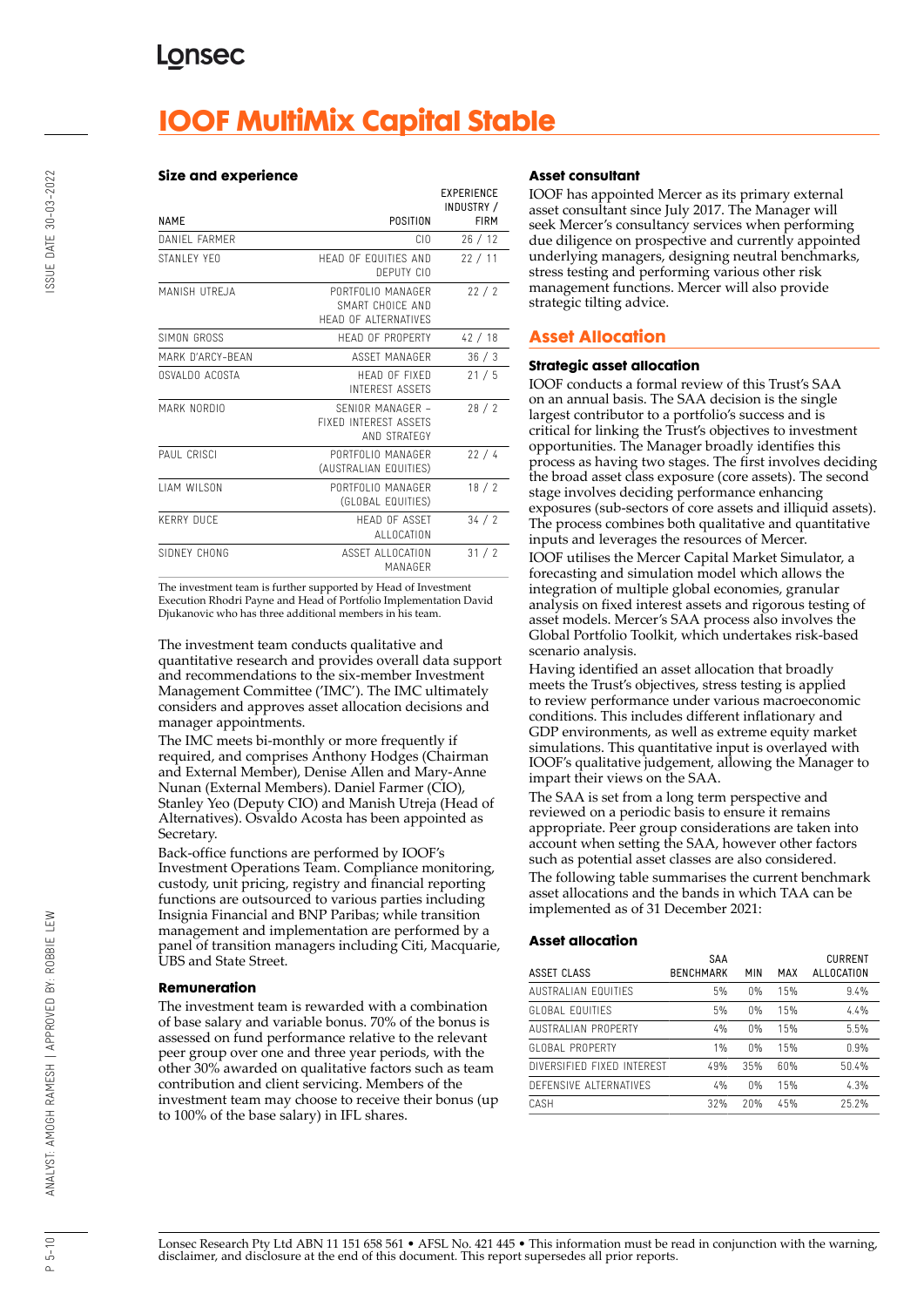## **IOOF MultiMix Capital Stable**

#### **Tactical/Dynamic asset allocation**

IOOF believes that traditional TAA (comprising a small number of asset class decisions) can be a source of unrewarded risk to investors. As such, IOOF engage in 'Strategic Tilting', or Dynamic Asset Allocation (DAA), whereby occasional deviations from SAA can be made when markets are at extremes. This approach is based on the Manager's view that occasionally, markets exhibiting periods of extreme over and undervaluation present opportunities to buy assets cheaply or reduce risk by selling assets that are overvalued. This is distinct from TAA, as it specifically aims to capture the price adjustment associated with long-term mean reversion. Strategic tilting decisions will have regard for a wide range of information sources, including advice from Mercer, monitoring of hedge funds, and market material from external research houses, investment banks and brokers.

### **Research Approach**

#### **Overview**

IOOF's integrated quantitative and qualitative investment process aims to establish a narrow universe of funds that have been filtered by various criteria including IOOF's house views on suitable styles of managers for given asset classes and managers rated highly by Mercer. Qualitative research then focuses on the firm's background and history, the key people and resources, investment style and strategy, portfolio construction, and constraints.

#### **Screening of Managers**

IOOF places a strong emphasis on active risk budgeting when in the Portfolio Construction process, and therefore identifies the type of managers/mandates required to fulfil particular roles within the available tracking error budget. As such, managers who would be unlikely to fulfil a certain role within the portfolio will be screened out. This approach allows IOOF to minimize the universe of products to a manageable size rather than considering all available managers in each asset class. For example, IOOF's house view on Australian equities is that well-resourced active managers, with strong alignment of interest between investment staff and investors with relatively low funds under management, are most likely to outperform, and so will dedicate the research effort to these types of managers as opposed to the entire Australian equity universe.

IOOF also has access to Mercer's Global Investment Manager Database ('GIMD') to enhance the scope of their research capability and as an additional tool for filtering to identify the most suitable funds. GIMD is an online database that encapsulates information ranging from manager research notes, historical performance statistics, ideas emerging in other markets, and economic research on approximately 5,300 managers and 26,000 funds.

Typically, IOOF will focus its research on managers rated B+ or higher by Mercer. However, the discovery of managers may be sourced through any source including Mercer, directly by IOOF, through existing networks and contacts with other industry participants, such as managers, consultants or superannuation plan operators. The IOOF investment team are encouraged to have a wide opportunity set for investment ideas.

#### **Research focus**

The list of potential managers identified as research priorities by the screening process will then be subject to additional research by the IOOF team before they can be included in a portfolio. This 'double' layer of manager research typically ensures that final funds in the portfolios have undergone a rigorous review process.

IOOF undertakes a mix of both qualitative and quantitative research. From a qualitative perspective, IOOF considers factors such as the firm's background and history, financial position, the calibre of key decision makers and the depth of available resources, investment strategy and style, idea generation and portfolio construction processes and implementation constraints. The types of quantitative analysis conducted will include various types of performance, return and style based analytics and various types of portfolio holdings based attribution, and risk factor analytics.

### **Portfolio Construction**

#### **Overview**

IOOF's primary objective with respect to the determination of manager weightings is to achieve a style neutral portfolio free from any undesired systematic style, capitalisation or other factor biases relative to the relevant benchmark. Manager weightings are also determined via an assessment of contribution to total active risk to ensure no one manager has a disproportionate expected contribution. However, a manager's contribution to total active risk is not considered in isolation but with reference to the correlation of its excess returns with other managers and the objective of the product.

To summarise the actual portfolio construction process, in the first instance, active risk and return targets are set for the Trust's risk profile. The tracking error or risk budget is then apportioned between allowable asset classes based on IOOF's house views of the available risks and opportunities. Finally, managers are selected and blended to fill the risk budget, with each manager's contribution to risk being commensurate with their expected contribution to the alpha target. The number and style of managers within each asset class are also pre-determined according to IOOF's house view. Manager blending is conducted following both qualitative and quantitative assessments. The qualitative analysis includes a comparative analysis of each manager and the diversification benefits they offer. Quantitative analysis includes factors such as; correlation, historical returns, style biases, capitalisation analysis, regression analysis and various risk analytics. Prior to submitting a manager recommendation to the IMC, the recommendation is peer-reviewed by the Investment Manager Peer Review Group. This group consists of senior investment professionals (Chief Investment Officer and Portfolio Managers) that are ultimately responsible for the review of manager proposals before being formally considered by the IMC. This ensures any manager proposal to the IMC has been rigorously peer-reviewed as a means of quality control and to minimise individual bias and subjectivity. It is also a means to consider the manager proposal in a total portfolio context.

Lonsec Research Pty Ltd ABN 11 151 658 561 • AFSL No. 421 445 • This information must be read in conjunction with the warning, disclaimer, and disclosure at the end of this document. This report supersedes all prior reports.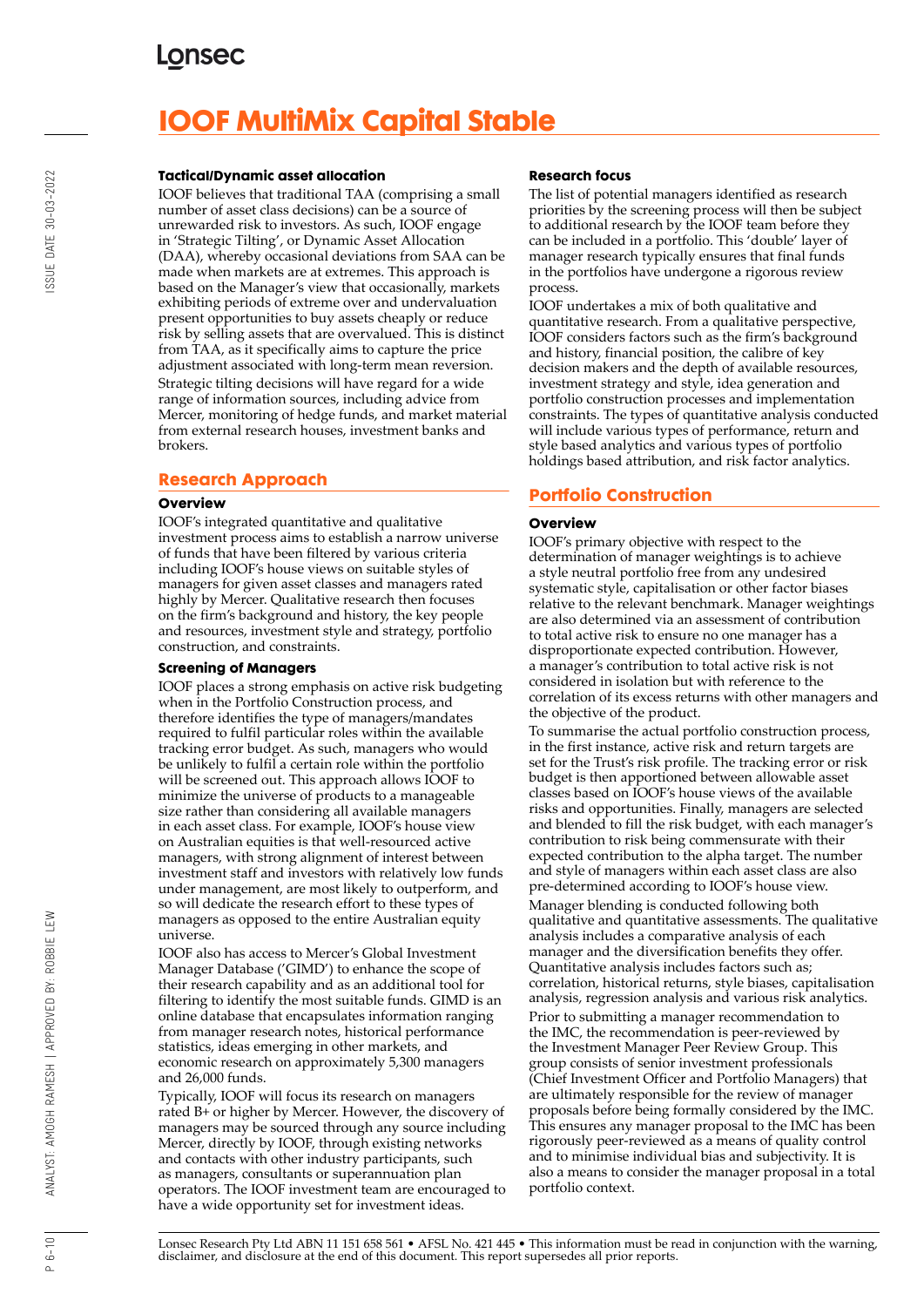# **IOOF MultiMix Capital Stable**

#### **Underlying manager allocation**

The following summarises the underlying managers within the Trust as at 31 December 2021. Consistent with IOOF's aim of broad style neutrality, there is a selection of managers with varying investment styles within each asset class.

#### Australian Equities

- Plato
- Lazard
- AllianceBernstein L.P.
- Invesco Australia

#### Global Equities

- Antipodes Global Investment Partners
- Wellington Management Company, LLP
- Alphinity
- TT International
- EAM Investors
- THB International
- Northern Trust
- Royal London

### Australian Listed Property

- Fidante Partners
- Legg Mason Martin Currie

#### Global Listed Property

- Pendal
- Cohen & Steers Capital Management, Inc.

## • Resolution Capital Limited

- Australian Unlisted Property
- IOOF Investment Services Ltd

#### Australian Fixed Interest

- Janus Henderson Global Investors
- Western Asset Management
- Ardea Investment Management
- Metrics Credit Partners

### Global Fixed Interest

- PGIM Australia Pty Ltd
- Brandywine Global Investment Management
- Bentham
- Stone Harbor
- Western Asset Management

### Alternatives – Defensive

- Infrastructure Capital Group
- EIG Global Energy Partners
- GSO Capital Partners
- Highstar Capital
- Pinebridge
- Metrics Credit Partners
- Palisade Investment Partners
- Tanarra

### **Cash**

- Janus Henderson Global Investors
- IOOF Investment Services Ltd
- Pendal

## **Risk Management**

#### **Risk limits**

All underlying managers are subject to constraints as specified in an investment management agreement. Most underlying managers are accessed via separately managed accounts. This enables IOOF to tailor mandates to its requirements, for example, maximum stock bet limits or maximum cash holdings.

The risk tools employed by IOOF include Bloomberg, Factset, and BARRA. Risk analysis is also completed by Mercer, whenever a change to the portfolio is proposed.

#### **Risk monitoring**

The IOOF investment manager monitoring process consists of a number of prescribed stages. This includes the review of monthly investment reports, review of quarterly manager questionnaires, formal quarterly manager interviews, quarterly manager review notes, ongoing quantitative performance analytics, and ongoing review of external research. Quarterly Manager Questionnaires cover not only risk and performance but also any changes or developments in people or processes. Formal manager interviews (and site visits where practical) are also conducted on an ad-hoc basis where required.

Manager weightings are monitored on a daily basis and are rebalanced on an ongoing basis using cashflows. Using cashflows in this way means that active rebalancing of the portfolio is rarely required which minimises turnover and transaction costs/tax implications.

Product Operational Accounting and the Office of the Responsible Entity works with the Investment Team to review and assess the operational capabilities of all manager appointments.

This team also monitors, reviews and assesses the operational risks associated with employed Investment Managers on an annual basis.

Operational due diligence includes a review of the systems, policies, processes and resources managers have in place to monitor and manage operational risk exposures. Reviews typically focus on the below areas:

- Professional indemnity insurance
- Auditing Practices (with reference to GS007 requirements)
- Organisational structures
- Business Continuity Management
- Policy Summaries
- Risk Management Approaches
- Investment Compliance
- Breaches & Incidents

### **Implementation**

Portfolio allocations are monitored daily and rebalanced as necessary (subject to a tolerance range of +/-3% at the asset class level and +/-5% at the manager level). Cashflows are actively used to rebalance the portfolio on an ongoing basis, so the tolerance bands are rarely breached. Cashflows are allocated using a proprietary cashflow management system which allows for straight through processing to underlying investment managers.

Lonsec Research Pty Ltd ABN 11 151 658 561 • AFSL No. 421 445 • This information must be read in conjunction with the warning, disclaimer, and disclosure at the end of this document. This report supersedes all prior reports.

 $P 7 - 10$ 

ANALYST: AMOGH RAMESH | APPROVED BY: ROBBIE LEW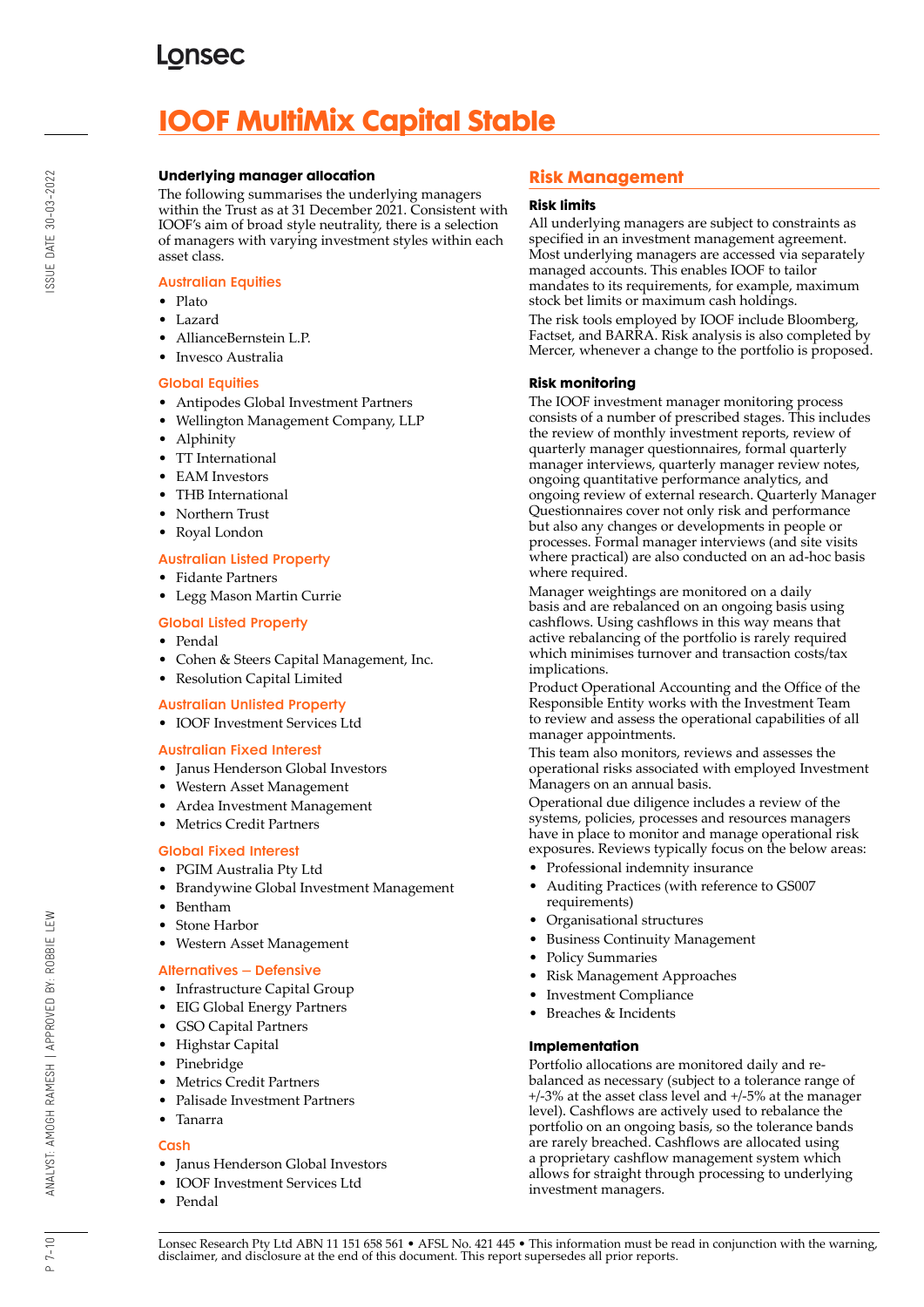## **IOOF MultiMix Capital Stable**

External transition managers are appointed from a panel at 'arms length' to ensure that objectivity is maintained. Custody, unit pricing, registry and financial reporting functions are outsourced to various parties including IOOF and BNP Paribas.

#### **Currency management**

The Manager has discretion in what portion of its underlying portfolio will be hedged back to the Australian Dollar. Consequently, returns will often be partially affected by movements in the Australian Dollar versus other currencies globally.

Currency hedging will typically take place within the underlying mandates, with the exception of the global equities asset class where currency hedging is undertaken via an overlay on the aggregate portfolio.

### **Risks**

**An investment in the Trust carries a number of standard investment risks associated with investment markets. These include economic, market, political, legal, tax and regulatory risks. Investors should read the PDS before making a decision to invest or not invest. Lonsec considers the major risks to be:**

#### **Market risk**

Investment returns are influenced by the performance of the market as a whole. This means that your investments can be affected by things like changes in interest rates, investor sentiment and global events, depending on which markets or asset classes you invest in and the timeframe you are considering.

#### **Security and investment-specific risk**

Within each asset class and each fund, individual securities like mortgages, shares, fixed interest securities or hybrid securities can be affected by risks that are specific to that investment or that security. For example, the value of a company's shares can be influenced by changes in company management, its business environment or profitability. These risks can also impact on the company's ability to repay its debt.

#### **Currency risk**

Investments in global markets or securities which are denominated in foreign currencies give rise to foreign currency exposure. This means that the value of these investments will vary depending on changes in the exchange rate.

#### **Other risks**

Please refer to the Trust's PDS for more details on items identified by the Responsible Entity and Manager including Liquidity Risk, Counterparty Risk, Legal and Regulatory Risk.

SSUE DATE 30-03-2022

ANALYST: AMOGH RAMESH | APPROVED BY: ROBBIE LEW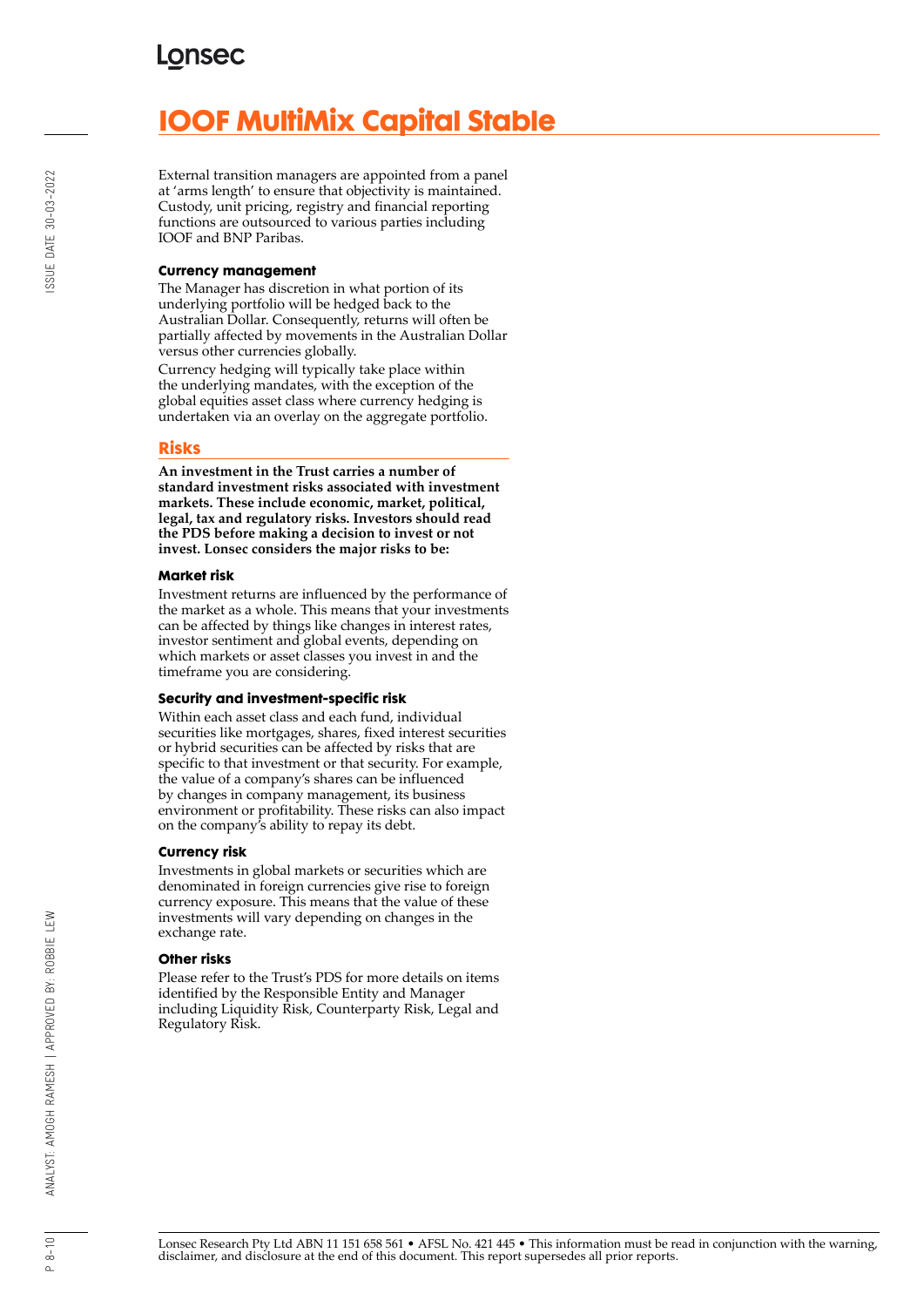## **IOOF MultiMix Capital Stable**

## **Quantitative Performance Analysis - annualised after-fee % returns (at 31-1-2022)**

#### **Performance metrics**

| 1 YR        |             | 3 YR        |             | 5 YR        |             | 10 YR       |             |
|-------------|-------------|-------------|-------------|-------------|-------------|-------------|-------------|
| <b>FUND</b> | PEER MEDIAN | <b>FUND</b> | PEER MEDIAN | <b>FUND</b> | PEER MEDIAN | <b>FUND</b> | PEER MEDIAN |
| 2.12        | 1.65        | 4.47        | 3.72        | 4.32        | 3.70        | 5.05        | 4.42        |
| 2.42        | 2.42        | 3.44        | 3.10        | 2.83        | 2.54        | 2.57        | 2.29        |
| 0.98        | 0.51        | 2.13        | 1.37        | 1.69        | 1.07        | 1.50        | 0.87        |
| 66.67       | 66.67       | 77.78       | 75.00       | 68.33       | 66.67       | 67.50       | 63.33       |
| $-1.27$     | $-1.96$     | $-4.29$     | $-3.84$     | $-4.29$     | $-3.84$     | $-4.29$     | $-3.84$     |
| <b>NR</b>   | <b>NR</b>   | 4           |             | 4           | 5           | 4           | 5           |
| 0.86        | 0.59        | 1.13        | 0.89        | 1.15        | 0.87        | 1.22        | 0.98        |
| 0.98        | 0.36        | 1.18        | 0.67        | 1.12        | 0.58        | 1.02        | 0.54        |
| 1.00        | 1.13        | 1.80        | 1.43        | 1.51        | 1.21        | 1.48        | 1.20        |
|             |             |             |             |             |             |             |             |

PRODUCT: IOOF MULTIMIX CAPITAL STABLE

LONSEC PEER GROUP: MULTI-ASSET - 0-20% GROWTH ASSETS - MULTI-MANAGER

PRODUCT BENCHMARK: LONSEC STRATEGIC MULTI-ASSET (TRADITIONAL) 10% GROWTH INDEX

CASH BENCHMARK: BLOOMBERG AUSBOND BANK BILL INDEX AUD

TIME TO RECOVERY: NR - NOT RECOVERED, DASH - NO DRAWDOWN DURING PERIOD

#### **Growth of \$10,000 over 10 years**



LONSEC STRATEGIC MULTI-ASSET (TRADITIONAL) 10% GROWTH INDEX





OIOOF MULTIMIX CAPITAL STABLE

◆ LONSEC STRATEGIC MULTI-ASSET (TRADITIONAL) 10% GROWTH INDEX

**APEER MEDIAN** 

· PEERS

### **Quartile chart — performance**



**AIOOF MULTIMIX CAPITAL STABLE** 

· LONSEC STRATEGIC MULTI-ASSET (TRADITIONAL) 10% GROWTH INDEX

N: NUMBER OF ACTIVE FUNDS

### **Quartile chart — risk**



AIOOF MULTIMIX CAPITAL STABLE

· LONSEC STRATEGIC MULTI-ASSET (TRADITIONAL) 10% GROWTH INDEX

N: NUMBER OF ACTIVE FUNDS